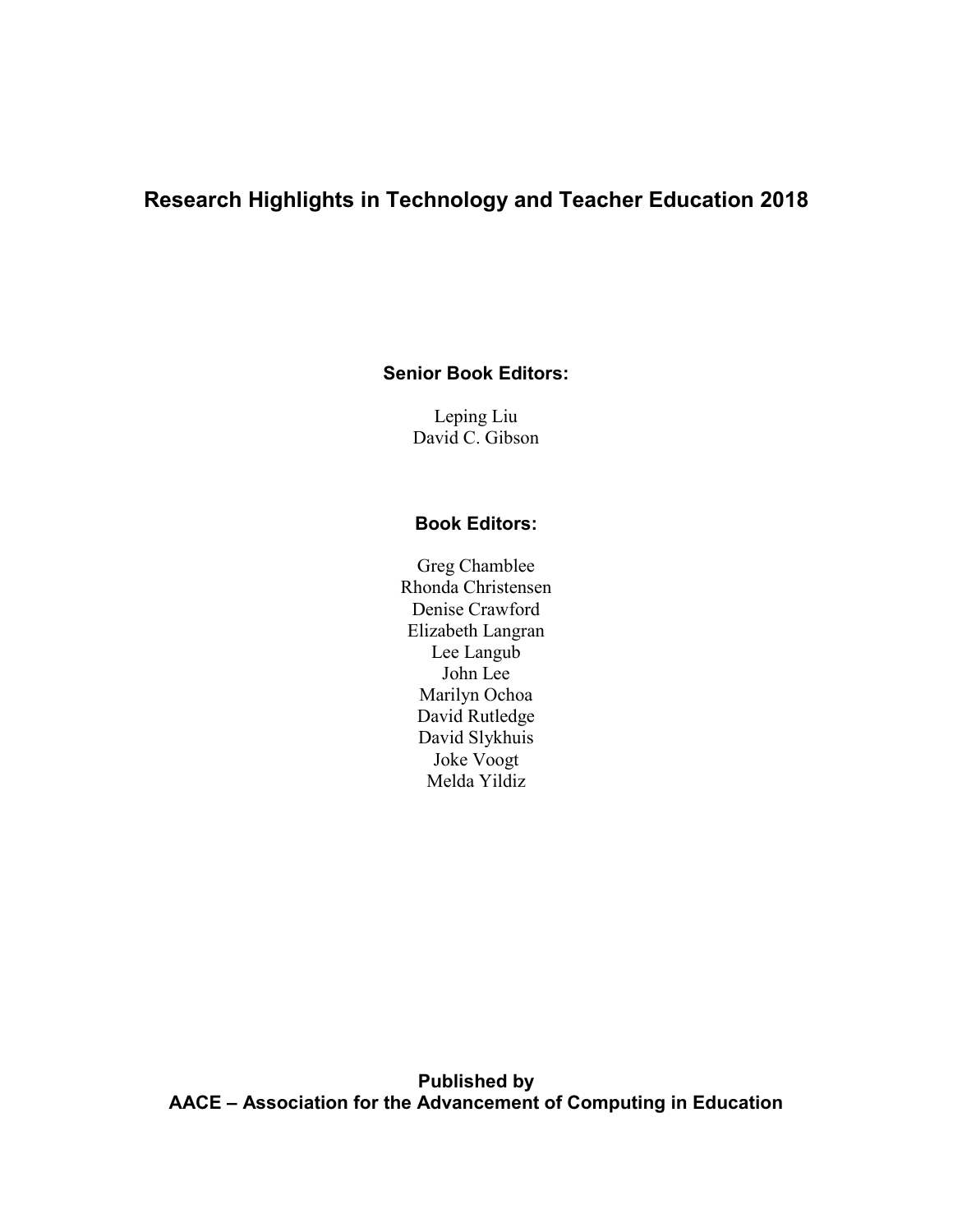Research Highlights in Technology and Teacher Education 2018 (ISBN: 978-1-939797-33-9) is published by AACE, PO Box 719, Waynesville, NC USA 757-366-5606; Fax: 703-997-8760; E-mail: info@aace.org © Copyright 2018 by AACE www.aace.org Available at https://learntechlib.org/eBooks/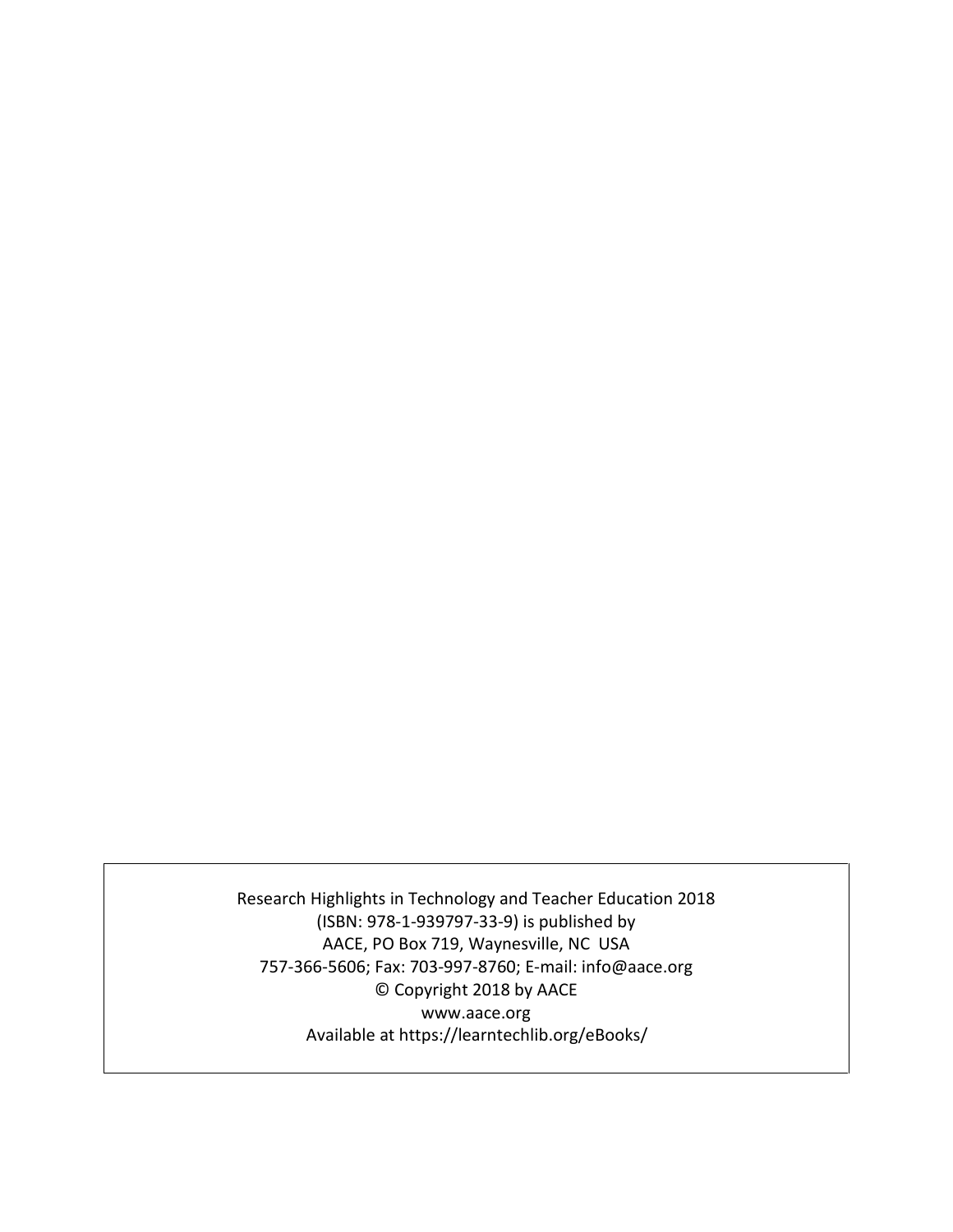## **Video Case Analysis of Students' Mathematical Thinking: Initial Development Process**

Laurie Cavey Boise State University, United States lauriecavey@boisestate.edu

Tatia Totorica Boise State University, United States tatiatotorica@boisestate.edu

Michele Carney Boise State University, United States michelecarney@boisestate.edu

Patrick R. Lowenthal Boise State University, United States patricklowenthal@boisestate.edu

Jason Libberton Idaho State University, United States libbjaso@isu.edu

**Abstract:** Video shows promise for supporting mathematics teacher candidates' understanding of student thinking. As a result, we began a design-based research project on using video-based online learning modules as a component of a teacher preparation program to improve candidates' ability to recognize and make connections between patterns in students' informal and formal reasoning. In this paper, we describe the initial development process of the video case analysis of student thinking (VCAST) modules and then share the results associated with developing our first two modules on functional reasoning. This design-based research project is informed by literature on student thinking and involves a purposeful selection of authentic examples of student reasoning. The results indicate that our process led to an adequate range of student ideas from which to build the modules. Moving forward, the research team is continuing this work by investigating additional cycles of development, improvement, and implementation of these online modules.

### **Introduction**

Instruction which progressively builds upon students' ideas increases the accessibility of mathematical ideas to a broader range of students and results in a more equitable practice (Boaler, 2004). Further, when teachers build upon students' thinking to develop their understanding of mathematics (e.g. Carpenter, Franke, Jacobs, Fennema, & Empson, 1998), students' conceptual understanding of mathematics is improved while procedural fluency is maintained (e.g., Fennema et al., 1996). While there are advantages to developing this type of knowledge in teacher candidates through field-based work, there are limitations associated with doing so through field-based work alone (Ko, Milewski., & Herbst, 2017). It was these limitations that motivated us to begin developing a series of video-based online learning modules to improve secondary mathematics teacher candidates' ability to attend to students' reasoning. The work we report on here is part of a 4-year design-based research project aimed at iteratively improving upon the design and use of a series of video-based online modules focused on functions and modeling ideas (Lesh, Kelly, & Yoon, 2008). In this chapter, we describe the first two phases of the design-based research approach we used to develop two video-based online modules that feature video case analysis of student thinking (VCAST).

The VCAST project aims to use authentic cases of secondary student functional reasoning to support candidates' knowledge of the range of informal ideas students have that form the basis for building more formal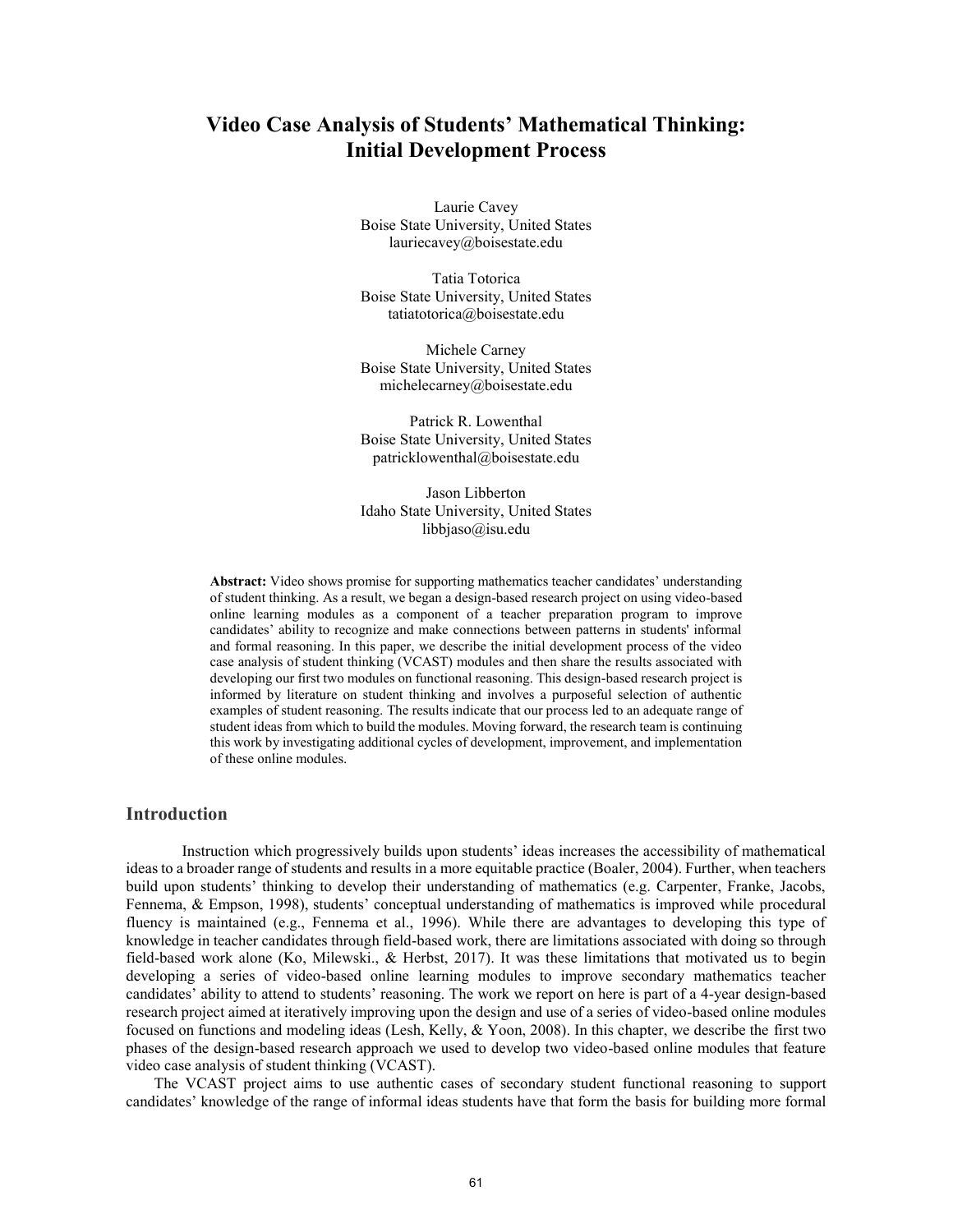mathematical ideas. Because of this, our module development process involves conducting one-on-one interviews with secondary students as they complete mathematical tasks and then curating the resulting videos and student artifacts for module content. The guiding research questions that drove our initial development process are:

- 1. What does the literature reveal about student reasoning in functions?
- 2. To what extent does the evidence of students' functional reasoning represent a range of student reasoning?

### **Theoretical Perspective**

In this section, we briefly describe the four areas of work closely aligned to our project: (1) specialized knowledge of mathematics for teaching, (2) functional reasoning, (3) video and teacher education, and (4) designbased research.

#### **Specialized Knowledge of Mathematics for Teaching**

To advance student understanding, teachers must pay careful attention to students' mathematical ideas and respond to students in ways that enable them to build upon their ideas (Ball, Thames, & Phelps, 2008). Learning to attend and respond in this way requires a specialized knowledge of how mathematical ideas are related, how to represent ideas in meaningful ways, and common patterns in students' reasoning (Ball, Thames, & Phelps, 2008). Without this type of knowledge, teachers' attention to students' ideas can result in teachers doing the work for students (if the student erred) or congratulating the student (if the student used a correct strategy), rather than pressing the student to reformulate or extend their ideas (Henningsen, & Stein, 1997).

#### **Functional Reasoning**

A function in mathematics is defined as "a correspondence between two nonempty sets that assigns to every element of the first set (the domain) exactly one element in the second set (the codomain)" (Vinner & Dreyfus, 1989, p. 357). Function is a unifying concept in K-12 mathematics that applies to the study of algebra, geometry, probability, and statistics. However, many secondary students leave high school with impoverished reasoning abilities with functions, equating functions with a single rule or equation and experiencing difficulty in generalizing functional relationships between quantities (Carlson, 1998; Thompson, 1994).

Understanding a concept in mathematics is achieved when one is able to use, identify, apply, generalize and create extensions of that concept (Sierpinska, 1992). For the concept of function, understanding is evidenced by the ability to work with functions in a variety of ways, including:

- (1) using function notation,
- (2) recognizing a function as a dynamic process that maps each element from a set of inputs to a single element in the set of outputs,
- (3) building and working with functions as mathematical models of relationships between quantities,
- (4) interpreting and making connections between multiple representations of functions,
- (5) coordinating changes in quantities that covary,
- (6) manipulating functions as abstract objects, and
- (7) identifying and using structural generalizations for families of functions.

The modules we are developing are designed to address items (1) through (5).

#### **Video and Teacher Education**

Over the years, teacher education programs have placed a greater emphasis on field experiences for prospective teachers (Zeichner, 1981). One of the benefits is the opportunity for prospective teachers to see what teaching and learning look like in real classrooms (Wilson, Floden, & Ferrini-Mundy, 2001). As beneficial as field experiences can be, the variance in their quality makes it difficult to concentrate on specific "teachable moments." As a result, teacher educators have explored different ways to use video in teacher education to help slow down and capture these teachable moments (e.g., Sherin & van Es, 2005). In addition, videos of teachable moments can help prospective teachers not only "see" important events but also pause, reflect, and even rewatch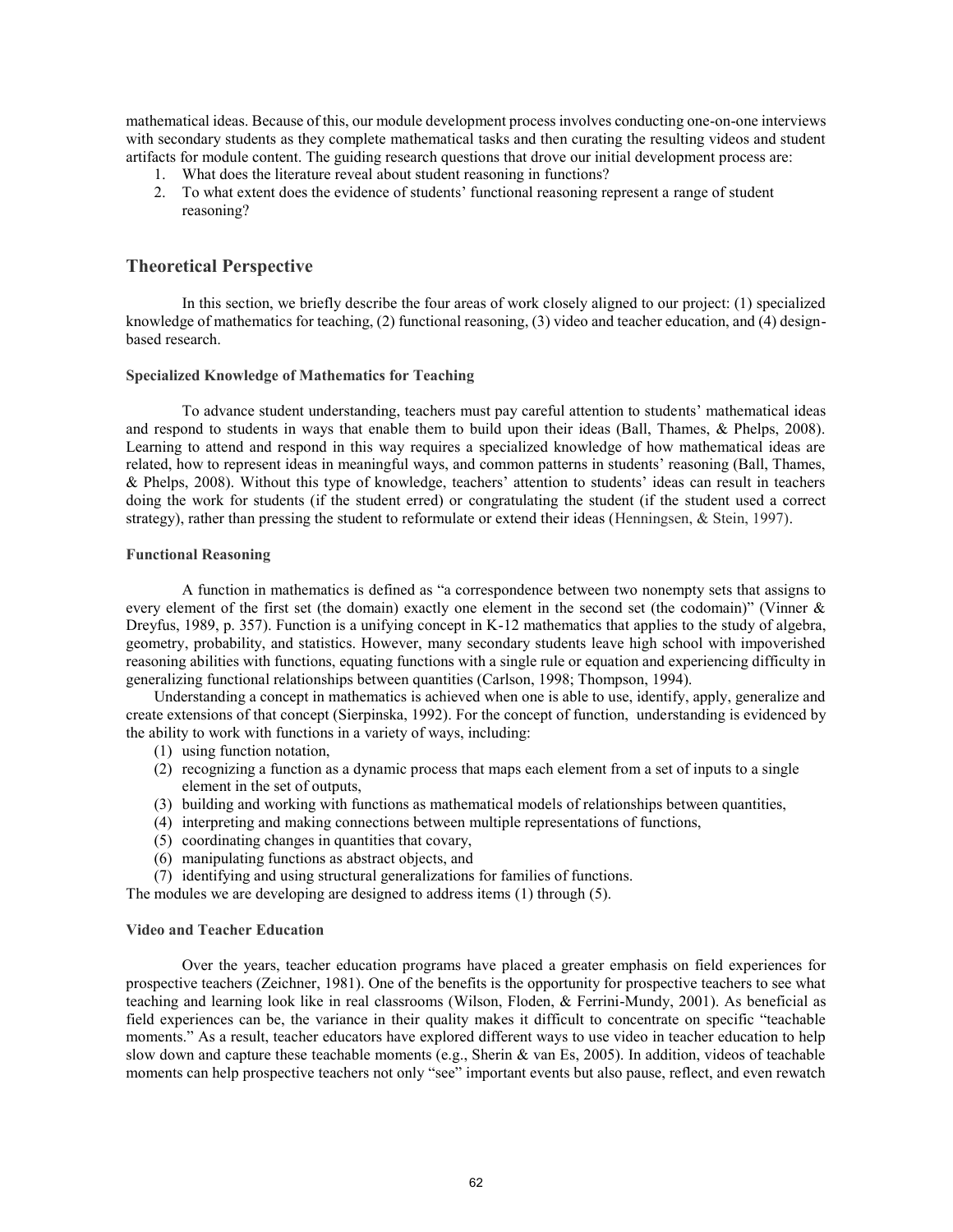them (Coffey, 2014). Our use of video to prepare teachers has been influenced by the work of multiple researchers (e.g., Philipp et al., 2007; Santagata, 2014; Star & Strickland, 2008).

#### **Design-based Research**

Informed by other uses of video (Walkoe, 2015; Sherin & van Es, 2005) and research on technologyenhanced learning environments (c.f. Wang & Hannafin, 2005) we recognize that technology is not a panacea; it is the pedagogy and instructional design that make a difference in learning outcomes (Blomberg, Sherin, Renkl, Glogger-Frey, & Seidel, 2014). Following Reeves (2006), we have set out to design, develop, and improve the use of our modules—and in turn candidate learning—through a design-based research approach that involves (1) analysis of the problem, (2) module design, (3) iterative cycles of module testing and refinement, and (4) reflection to produce design principles. Design research methodology (Collins, Joseph, & Bielaczye, 2004; Reeves, Herrington, & Oliver, 2005) is particularly applicable for curriculum development as it provides "an avenue for studying learning within the complexity of interacting educational systems" (Zawojewski, Chamberlin, Hjalmarson, & Lewis, 2008, p. 220) and has been effectively used in mathematics education to investigate student learning (c.f. Lobato, 2008) and teachers' development of practice (c.f. Zawojewski et al., 2008).

## **Video Case Analysis of Student Thinking (VCAST) Modules**

Each online module incorporates short video clips of secondary students working on a mathematical task and a series of questions focused on the students' mathematical reasoning while solving the task. The overarching learning goal with each module is for candidates to recognize and make connections between secondary students' informal and formal reasoning about key ideas of functions and modeling. The two completed modules discussed in this chapter feature students working with figural patterns (Module I) and graphs of discrete data (Module II).

The modules are designed to be used in various formats. While we are specifically interested in using them in face-to-face or hybrid undergraduate courses with the intent that candidates complete each module before engaging in a face-to-face follow-up session, they could also be used in fully online courses. Currently, the modules are embedded in an upper-division mathematics course. The general structure of each module engages candidates in a cycle of different design elements. First, candidates solve the mathematical task and provide a written explanation of their work. Next, candidates either examine written student work or watch short video clips of students working on the task. Then, based on the evidence provided, candidates are asked to formulate hypotheses about the secondary students' reasoning. Once these hypotheses are made, additional student evidence is provided, either written work or subsequent video clips. Candidates then have the opportunity to revise their initial hypotheses about the students' reasoning. Finally, candidates are prompted to reflect on what they have learned.

After completion of the module, and prior to the follow-up session, candidates read a research-based article associated with tasks related to the one featured in the module. During follow-up sessions, candidates work in small groups on identifying/describing student approaches, making inferences about student understanding, and relating the elicited student ideas to features of the module task. The follow-up sessions also involve opportunities to examine additional student work, usually in written form so that by the conclusion of the followup session, candidates are in a position to engage in a whole group discussion about connections between the assigned reading and a broad collection of examples of student reasoning.

#### **Module I: The Hexagon Task**

Figural pattern tasks such as the hexagon task in Figure 1 can be used to elicit students' ideas about building functions that model a situation. Figural patterns allow students to make algebraic generalizations in a variety of ways, potentially leading to the meaningful use of variables and expressions with the quantities involved. In particular, near generalization tasks can be solved by step-by-step drawing or counting (e.g., "What is the perimeter of the  $5<sup>th</sup>$  figure in the hexagon task below?"), whereas far generalization tasks require determining a pattern that can be quickly applied to a larger number, such as the hexagon task in Figure 1 (Stacey, 1989).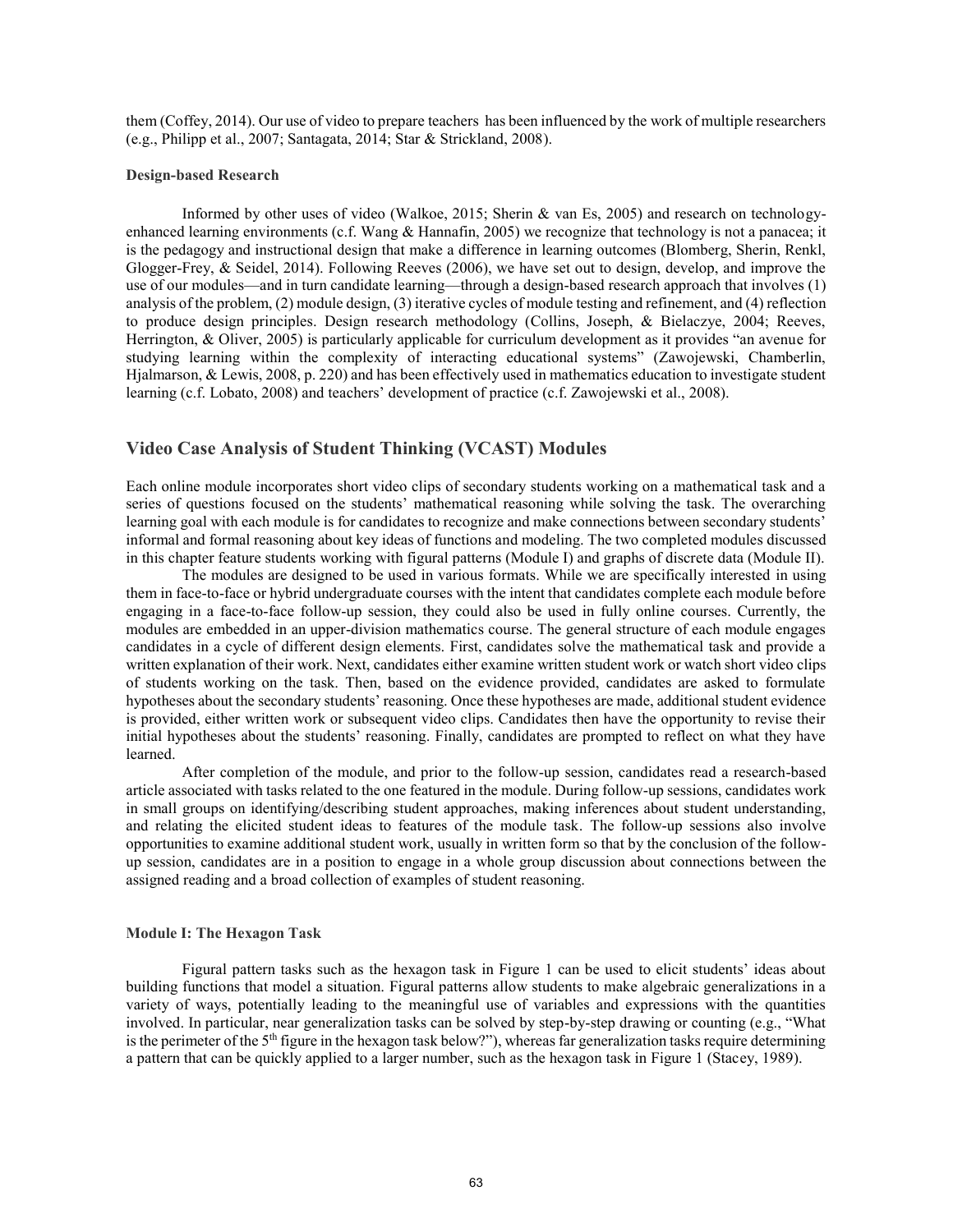

**Figure 1.** The Hexagon Task (Adapted from Hendrickson, Honey, Juehl, Lemon, & Sutorios, 2012)

#### **Module II: The Bus Stop Task**

Graphing tasks such as the bus stop task in Figure 2 can be used to elicit evidence of students' covariational reasoning. As noted in various research studies focused on the development of functional reasoning (Confrey & Smith, 1995; Oehrtman, Carlson & Thompson, 2008; Saldanha & Thompson, 1998), students' ability to coordinate the relationship between successive values in two sequences and then to couple two quantities into a singular object that can be represented graphically is both developmental and nontrivial. In this task, students are asked to coordinate the static quantities of height and age for a group of seven individuals represented pictorially and then to represent this coordination in a Cartesian graph.



**Figure 2.** The Bus Stop Task (Taken directly from the book, *The Language of Functions and Graphs*, published by the Shell Centre for Mathematical Education, 1988)

## **Methods for Initial Development**

The initial development process for the VCAST modules described here involved two phases (See Table 1). In the first phase, we consulted the research literature on student reasoning for a key idea related to functions and modeling (i.e., Module I: figural patterns; Module II: covariational reasoning), and then selected a task that could be used with secondary students to elicit a range of thinking for the identified key idea. An important driving question in this part of the first phase is, "What does research evidence reveal about how student thinking progresses?" Researchers next conducted one-on-one interviews with secondary students, analyzed the student work (evidenced by video  $\&$  student artifacts) in relation to the literature on student thinking, and developed codes relevant to a hypothesized progression of learning. Following Reeves (2006), our intent in this first phase was to clarify the learning problem for teacher candidates. In our case, that meant clarifying what is known about student reasoning for a particular key idea in mathematics (e.g. figural pattern tasks) and to what extent we were able to capture samples of students' functional reasoning along a broad progression of learning. The problem was then articulated around how best to engage teacher candidates in developing understanding of the student thinking captured.

In the second phase, three researchers selected a range of representative samples to potentially use for video cases, independently developed a proposed module structure, and then worked together to blend selected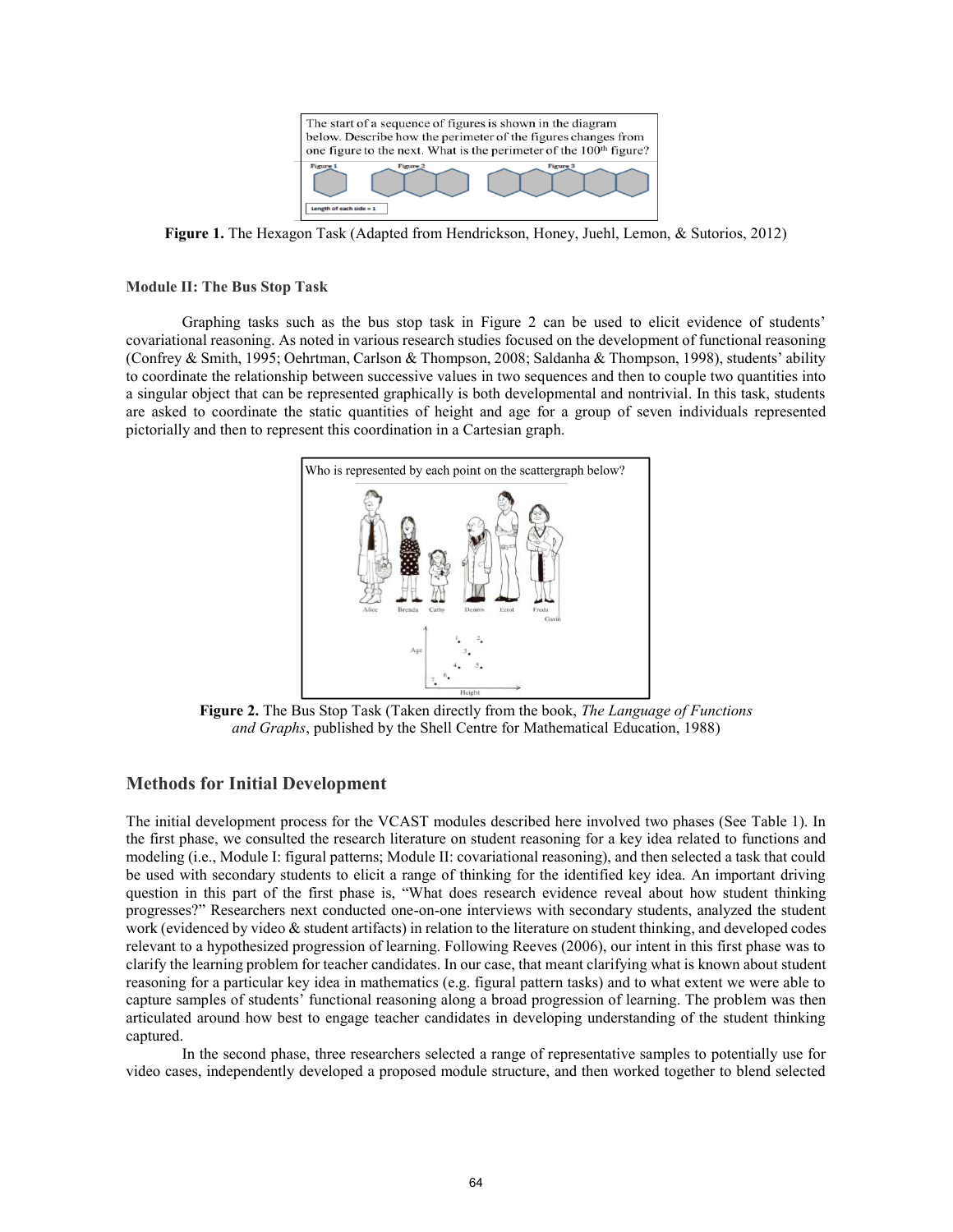elements from the proposed module structures. Module learning goals were drafted at the beginning of the process and then revised.

| <b>Phase 1: Analysis of the Problem</b>                   | <b>Phase 2: Module Design</b>                        |
|-----------------------------------------------------------|------------------------------------------------------|
| Review related literature on students functional          | Create a table to display the codes for reasoning    |
| reasoning and related teacher learning                    | elicited by each student                             |
| Select a functional reasoning task that has potential to  | Select potential video cases that represent the full |
| elicit a range of student thinking                        | range of student reasoning                           |
| Capture student thinking during one-on-one                | Independently develop three possible module          |
| interviews and analyze data in relation to the literature | structures for consideration.                        |
| Develop potential progression of student learning and     | Blend desired elements from drafted module           |
| identify opportunities for candidate learning             | structures and revise learning goals for candidates  |

#### **Table 1.** Initial Development Process Phases

We then interviewed 30 participants: 14 students from a midsized, urban high school and 16 students from a midsized, rural middle school. Both schools were located in the western United States. Students ranged in age from 12 to 18 years and all were familiar with the mathematical topics addressed during the interviews. Data collection occurred at the schools and consisted of video-recorded, individual student interviews as they worked on three to four mathematical tasks. Students spent about five to ten minutes of the 30-minute interview working on either the bus stop task (middle school) or the hexagon task (high school). As students worked through each task, a researcher asked students to document their work on paper and to explain their thinking aloud. The researcher also asked questions to support student progress.

Qualitative analysis of student work involved creating a set of codes for categories of reasoning that were independently applied by at least two researchers. Discrepancies in coding were negotiated among all of the researchers until agreement was reached. Depending on the task, the list of codes for a task was either clearly informed by the literature on student thinking (e.g. Rivera, 2010) or developed through a grounded theory approach (Strauss & Corbin, 1994) of creating and revising codes based on categories of reasoning anticipated by the researchers.

## **Results and Discussion**

#### **The Hexagon Task Results**

Approaches to figural pattern tasks can be described in relation to four interrelated categories that depend on the representations students choose for the elements in the sequence (Sequence Elements) and their symbolic generalizations (Symbolic Generalization) (See Figure 3 and Figure 4). With respect to the hexagon task, students may approach the problem by generating a numerical sequence that corresponds to the perimeter of the figure for the first several figures and then base their reasoning on patterns they notice in the numerical sequence. When doing so, they are using a numerical representation of the sequence elements. They may then generalize patterns either by stating a recursive pattern that describes how the values change from one element to the next (Numerical & Recursive), or a functional pattern that describes how to generate a sequence element based on the sequence position (Numerical & Functional). When students observe patterns related to the geometric features of the figures, they are using a figural representation of the sequence elements. These patterns may focus on how the hexagon figures change from one figure to the next (Figural & Recursive), or how the perimeter can be determined based on either the number of hexagons or the figure number (Figural  $\&$  Functional).

The high school students interviewed used a variety of approaches when solving the hexagon task. Figure 4 illustrates the range of approaches students demonstrated. When solving the hexagon task, some students reasoned through the task using one of the four approaches (Students A, C, F, K) or some combination (Students B, D, E, G, H, I, J, L). For example, one student noticed the number of hexagons increases by two for each figure and then used that information to determine an explicit functional relationship for the perimeter in terms of the number of hexagons (Student B). Other students started by observing the increase in perimeter for each figure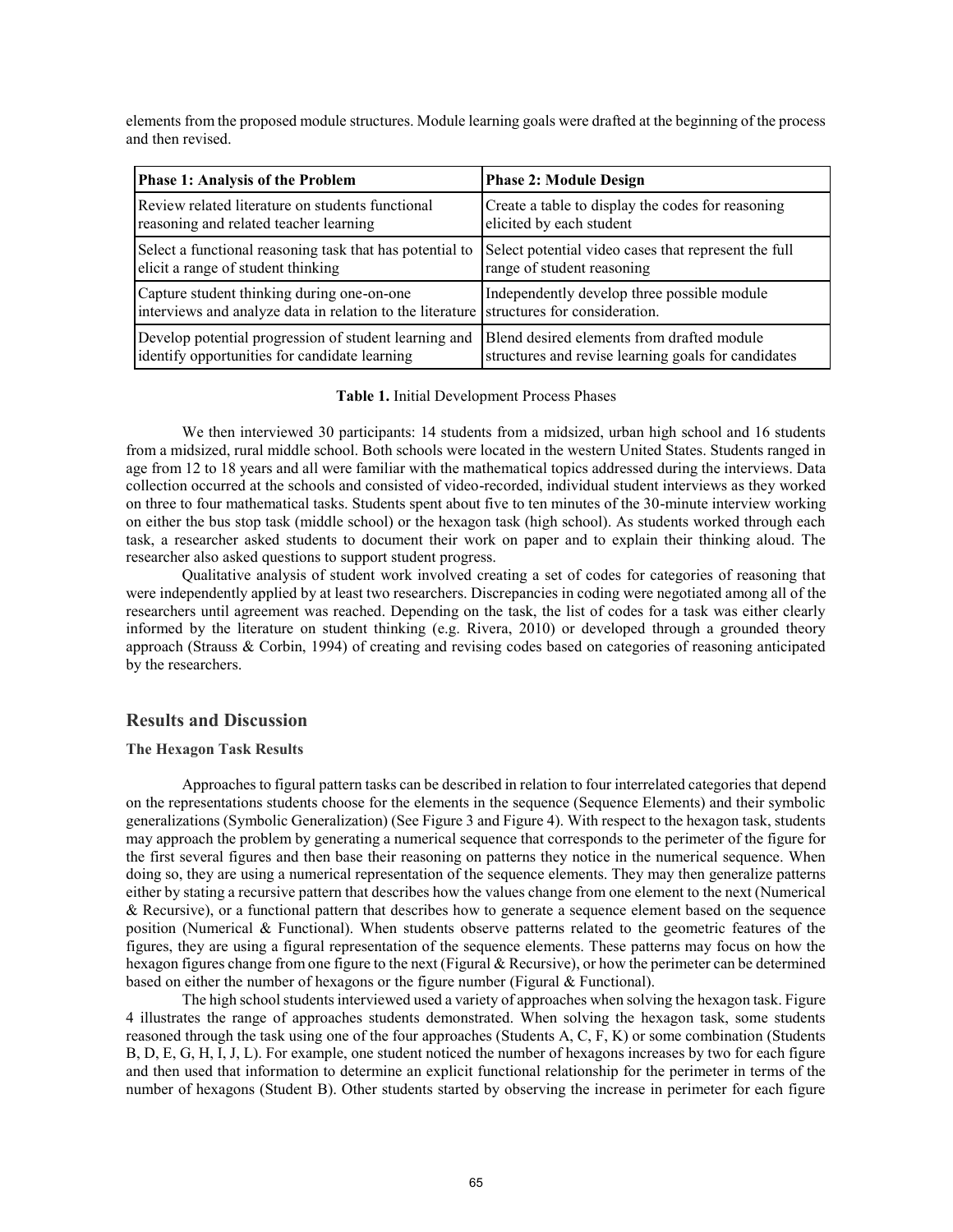and then used that information to generate an explicit function for the perimeter of each figure (Students H, I, J, L). And other students started by trying to write a function for the perimeter based on the number of hexagons (observing how the hexagons in each figure contribute to the perimeter) and then used a numerical approach to determine the number of hexagons in each figure (Students D, E, G). What is important is that there are identifiable patterns in how the students reasoned about the task that can be built upon in instruction.







**Figure 4.** High School Student Approaches

As we conducted our analyses, we developed a list of potential opportunities for candidate learning: (1) deciphering students' cryptic notations; (2) recognizing what is correct in a slightly flawed strategy, (3) recognizing ideas related to an efficient strategy, and (4) making connections between different strategies. We also wanted the module to introduce candidates to a range of ways to approach the hexagon task, but not necessarily all possibilities. We suspected that candidates would be familiar with a numerical approach and less familiar with figural approaches.

The list of potential opportunities for learning, together with the analyses of students' approaches, led to the articulation of learning goals for the module. Specifically, Module I is designed to support candidates' ability  $t^{\alpha}$ 

- Listen and attend to students' mathematics as they make generalizations about a sequence of geometric figures
- Articulate students' mathematics about figural and numerical generalizations for a given sequence and how those generalizations are reflected in students' work
- Recognize correct reasoning expressed via informal language and vocabulary that describes figural and numerical generalizations
- Describe connections between candidates' mathematical approaches and students' approaches

These learning goals were articulated and revised in the at the end of the second phase of our process for developing module content.

We selected the work of Student A (Figural & Functional) and Student J (Numerical & Recursive and Numerical & Functional) from which to build case studies for Module I. Because we anticipated candidates would be less familiar with Student A's approach, we put Student J's case study before Student A's in the module. Recall, candidates work through the same task at the beginning of the module. Thus, starting with student work that is potentially more familiar should facilitate candidates' progress through the first part of the module. We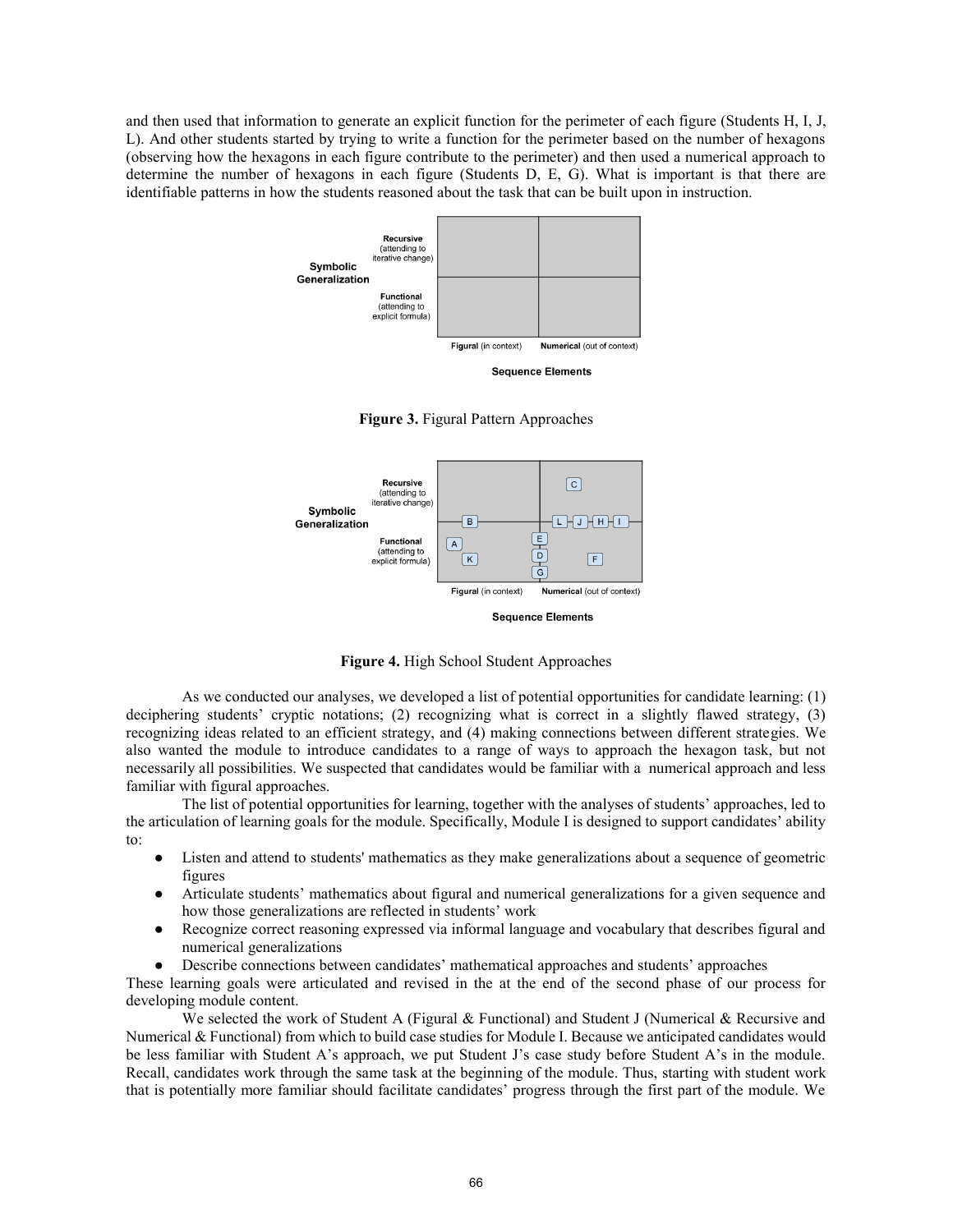structured each case study in a similar way, starting with the candidates making a hypothesis about the student's approach to the hexagon task based on either a short video clip of the student sharing their thinking (Student J) or based upon an image of the student's work (Student A). Each case study was designed to then present additional information about the student's reasoning and prompt candidates to revise their hypotheses. The case studies conclude with a prompt for candidates to compare their own approach to the hexagon task to the student's approach.

#### **The Bus Stop Task Results**

Student approaches to the bus stop task can be categorized by the evidence they produced related to four key conceptual understandings: (1) ordering quantities without assigned values, (2) utilizing graphical conventions as they relate to the assigned meaning of horizontal locations in the Cartesian plane, (3) utilizing graphical conventions as they relate to the assigned meaning of vertical locations in the plane, and (4) connecting the coordination of paired covarying quantity values to their representations in the plane.

As anticipated, our interviews of middle school students revealed a range of thinking about the bus stop task. Table 2 provides a summary of our analysis of the collected video and written student data. One student was unable to detach the meaning of a point's location on the plane from its numerical label and vacillated between having the label represent height or age. Other students (*n =* 4) attended solely to height and ordered the people represented in the task accordingly. When they encountered two individuals with the same height, they either used age or their position in the picture to "break the tie." In contrast, those who exhibited nascent covariational reasoning (*n* = 19) appeared to understand that a single point in the plane carried information about paired quantities. They illustrated this understanding by attending to both height and age as they matched individuals to graphed points. Those who were able to maintain a stable assignment of quantity to graphical coordinate  $(n = 7)$ were successful with the task, though 2 of these 7 corrected their thinking following an interviewer's clarifying question about their approach. Others, for whom the quantity to coordinate assignment was less stable ( $n = 12$ ), were successful with the task until they encountered individuals or points with a shared quantity value. A trend that emerged from our analysis indicates that assigning quantities typically represented vertically (such as height) to a horizontal coordinate in a graphical representation is challenging for middle school students.

| <b>Conceptual Understanding</b>                                                                      | <b>Brief Description as it Relates to</b><br>the Bus Stop Task                                                                       | <b>Coding Options and Percentage</b><br><b>Receiving Code</b> |
|------------------------------------------------------------------------------------------------------|--------------------------------------------------------------------------------------------------------------------------------------|---------------------------------------------------------------|
| A single point can represent the<br>values of two different quantities.                              | Student understands that each point<br>in the Cartesian plane supplies both<br>age and height information.                           | Not demonstrated $(n = 4)$                                    |
|                                                                                                      |                                                                                                                                      | Partially demonstrated $(n = 4)$                              |
|                                                                                                      |                                                                                                                                      | Clearly demonstrated $(n = 15)$                               |
| One-dimensional graphical<br>conventions apply to all vertical<br>axes or number lines.              | Student understands that moving up<br>corresponds to increasing age, while<br>moving down corresponds to<br>decreasing age.          | Never $(n = 5)$                                               |
|                                                                                                      |                                                                                                                                      | Sometimes correct $(n = 11)$                                  |
|                                                                                                      |                                                                                                                                      | Always correct $(n = 7)$                                      |
| One-dimensional graphical<br>conventions apply to all horizontal<br>axes or number lines.            | Student understands that moving<br>right corresponds to increasing<br>height, while moving left<br>corresponds to decreasing height. | Never $(n = 4)$                                               |
|                                                                                                      |                                                                                                                                      | Sometimes correct $(n = 12)$                                  |
|                                                                                                      |                                                                                                                                      | Always correct $(n = 7)$                                      |
| Quantities do not require numerical<br>values to be relatively positioned<br>along an unscaled axis. | Student can compare and order<br>relative heights and/or ages that do                                                                | Not demonstrated $(n = 1)$                                    |
|                                                                                                      | not have assigned numerical values.                                                                                                  | Clearly demonstrated $(n = 22)$                               |

**Table 2.** Bus Stop Task Summary of Student Reasoning (*n* = 23)

While we conducted our analyses, we again developed a list of potential opportunities for candidate learning as it relates to recognizing (1) differences between students' bivariate and univariate reasoning, (2) the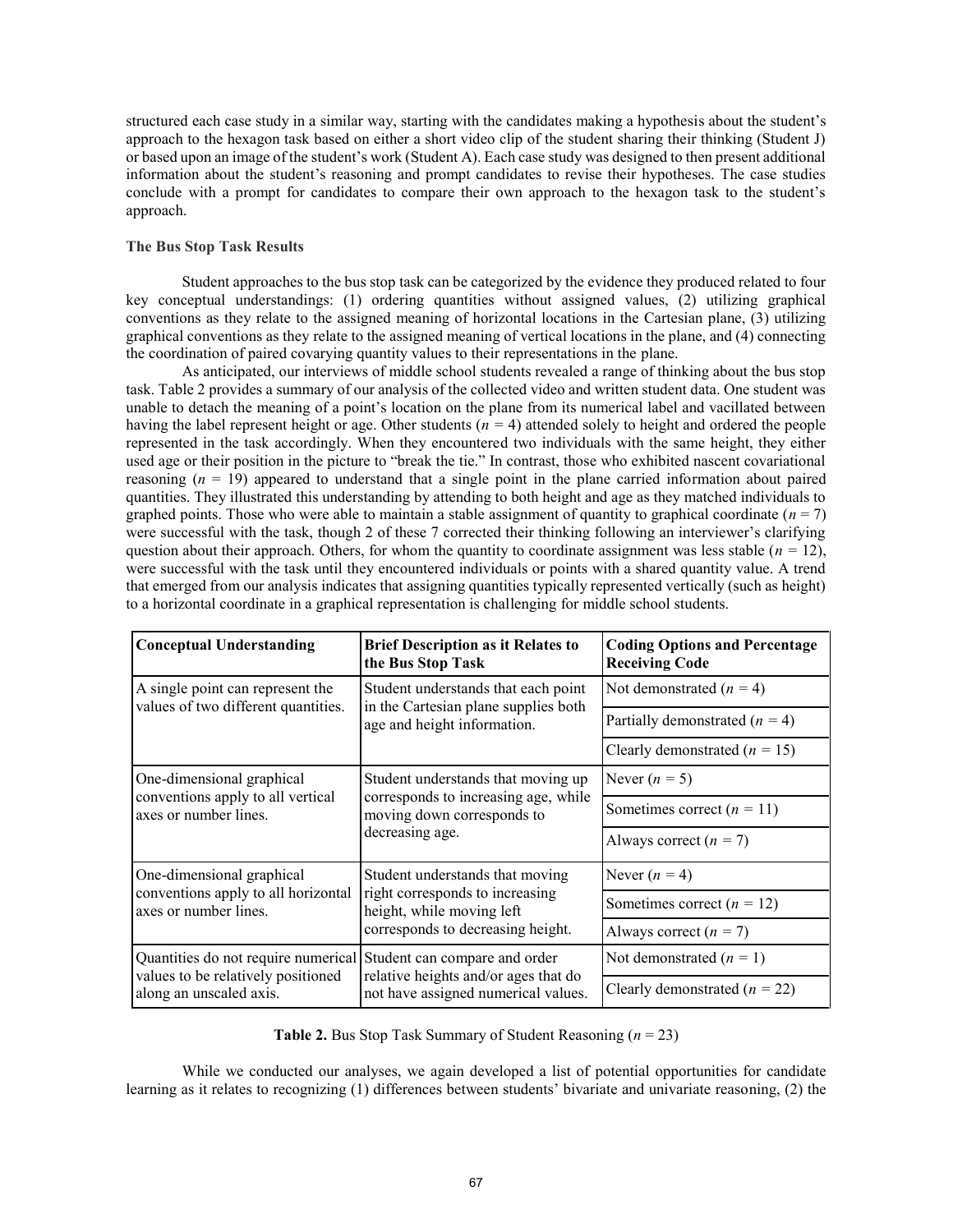evidence of reasoning students' gestures and verbal explanations provide, (3) how features of tasks can elicit student evidence with potential to be misinterpreted, and (4) how assignment of height quantities to horizontal coordinates can reveal weaknesses in students' covariational reasoning flexibility. We also wanted the module to reveal the challenges inherent to gauging the difficulty of a task.

This list, combined with our analysis of student approaches, led to the articulation of learning goals for the module. Specifically, in the process of developing the module content, Module II was designed to support candidates' ability to:

- Listen and attend to students' mathematics as they reason about bivariate data associated with a static situation involving unmeasured quantities.
- Articulate students' mathematical reasoning about the relative location of points in two dimensions within a context.
- Recognize correct reasoning expressed via gestures and informal language that describes how the relative location of points in two dimensions can be used to draw contextual conclusions.
- Recognize how features of a task can influence its difficulty and impact the reasoning exhibited by students.

We selected the work of three different middle school students for Module II's case studies. Because we anticipated that candidates would struggle to accurately gauge the task's difficulty, the module asks them to identify components of the task they deem easy and challenging and to rank the difficulty on a scale from 1 to 10. We also anticipated that students' initial assignment of points 7, 6, and 5 might lead candidates to make faulty assumptions about students' understanding. For this reason, we provided three video clips which feature students starting the task in different ways and then ask the candidates to predict who will be the most successful. We then provide the subsequent video clips for these same three students so candidates can revise their initial hypotheses and also to highlight the ways in which a student can (a) reason correctly and still arrive at an incorrect answer when one of the unmeasured quantities (age) is challenging to estimate, (b) correct errors while progressing through a task, and (c) reason correctly but then falter when cognitive disequilibrium is triggered (vertical measures such as heights can be assigned to horizontal coordinates in the plane). At the end of the module, candidates are again asked to rank the task difficulty and to make a prediction about each student's approach to a revised version of the task.

#### **Conclusion**

The goal of this design-based research project is to develop video-based online learning modules to support secondary mathematics teacher candidates' ability to attend to students' mathematical ideas. As with any technological tool for teaching, what matters most is how learners are directed to use the tool (Reeves, 2006). The use of a framework that focuses the intent and selection of video, along with the direction and assessment of teachers' use of video, is a critical component of success (Santagata, 2014; Star & Strickland, 2008). The study described in this chapter, in particular, provides an example of one way to purposely design video-based instructional modules informed by literature on student thinking and built around authentic examples of student reasoning. The process we described in this chapter contributes not only to forming the basis for module content but also to developing a content framework which, in turn, supports our efforts to clarify candidate learning goals and influences module design.

To iteratively improve the VCAST modules, the research team will conduct a series of design experiments using mixed methods to investigate the development, improvement, and implementation of online modules focused on engaging candidates in recognizing and making connections between patterns in students' mathematical reasoning. For instance, the modules are being used in an undergraduate course in the fall of 2018 to further test the modules. The content framework for each module, along with other theoretical underpinnings for this work (c.f. Carney, Cavey, & Hughes, 2017), put us in an ideal position to test and refine module content. In a period where programs are looking for ways to integrate subject matter preparation with learning about teaching practices, it is critical to have empirically-based models for such learning.

#### **References**

Ball, D., Thames, M. H., & Phelps, G. (2008). Content knowledge for teaching: What makes it special? *Journal of Teacher Education, 59*(5), 389-407.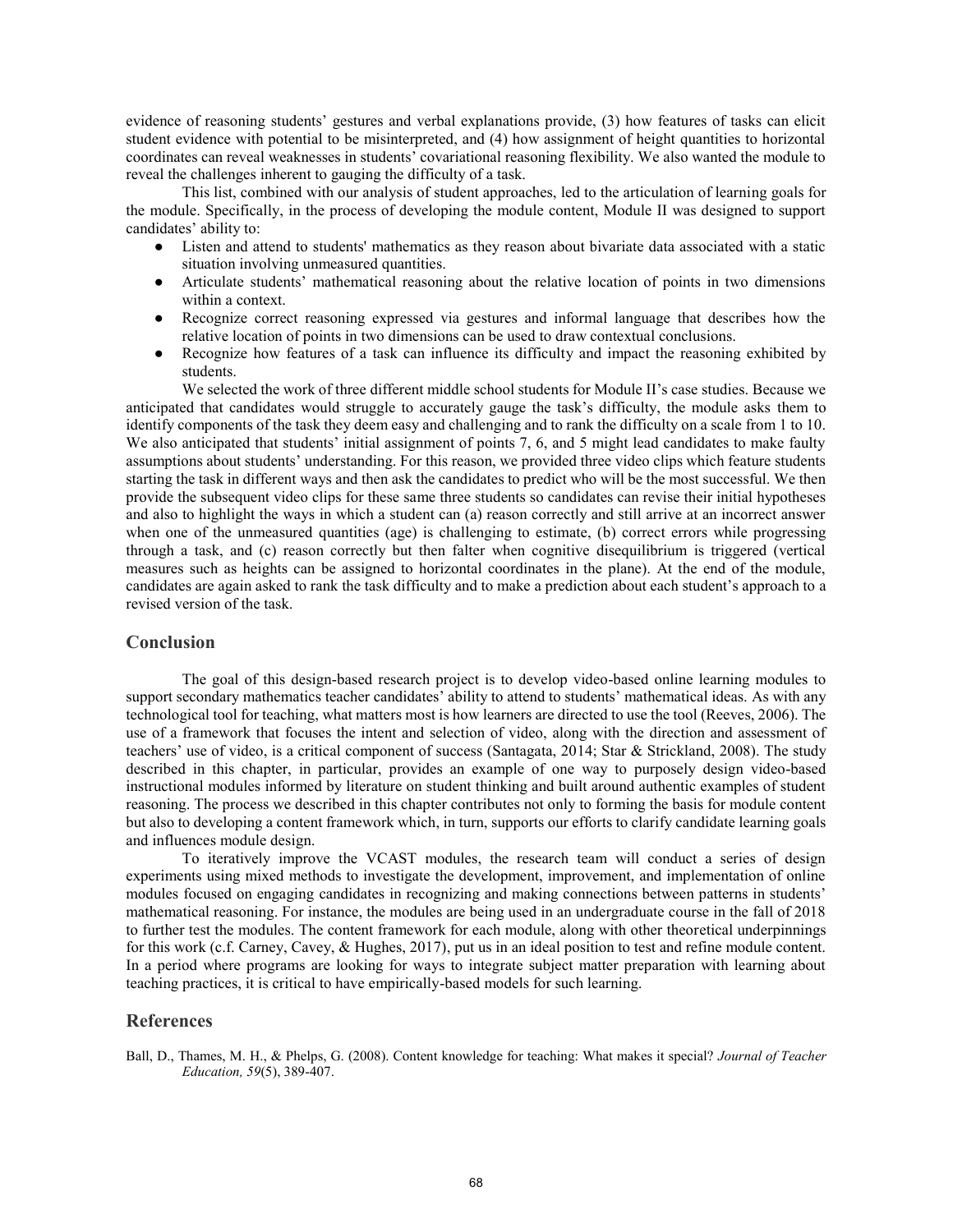- Blomberg, G., Sherin, M. G., Renkl, A., Glogger-Frey, I., & Seidel, T. (2014). Understanding video as a tool for teacher education: Investigating instructional strategies to promote reflection. *Instructional Science, 42*(3), 443-463.
- Boaler, J. (2004). *Promoting equity in mathematics classrooms–important teaching practices and their impact on student learning*. Paper presented at the International Congress on Mathematical Education.
- Carlson, M. P. (1998). A cross-sectional investigation of the development of the function concept. In A. H. Schoenfeld, J. Kaput, & E. Dubinsky (Eds.), CBMS Issues in Mathematics Education: Research in Collegiate Mathematics Education III, 7, 114–162.
- Carney, M. B., Cavey, L., & Hughes, G. (2017). Assessing Teacher Attentiveness To Student Mathematical Thinking. *The Elementary School Journal,118*(2), 1-29.
- Carpenter, T. P., Franke, M. L., Jacobs, V. R., Fennema, E., & Empson, S. B. (1998). A longitudinal study of invention and understanding in children's multidigit addition and subtraction. *Journal for Research in Mathematics Education, 29*(1), 3-20.
- Coffey, A. M. (2014). Using video to develop skills in reflection in teacher education students. *Australian Journal of Teacher Education*, *39*(9), 86-97.
- Collins, A., Joseph, D., & Bielaczyc, K. (2004). Design research: Theoretical and methodological issues. *The Journal of the Learning Sciences*, *13*(1), 15-42.
- Confrey, J., & Smith, E. (1995). Splitting, covariation, and their role in the development of exponential functions. *Journal for Research in Mathematics Education, 26,*66-68.
- Fennema, E., Carpenter, T. P., Franke, M. L., Levi, L., Jacobs, V. R., & Empson, S. B. (1996). A longitudinal study of learning to use children's thinking in mathematics instruction. *Journal for Research in Mathematics Education, 27*(4), 403- 434.
- Henningsen, M., & Stein, M. K. (1997). Mathematical tasks and student cognition: Classroom-based factors that support and inhibit high-level mathematical thinking and reasoning. *Journal for Research in Mathematics Education, 29*(5), 524-549.
- Joint Matriculation Board and Shell Centre for Mathematical Education. (1988). *The language of functions and graphs: an examination module for secondary schools*. Harlow: Longman.
- Ko, I., Milewski, A., & Herbst, P. (2017, April). *How are pre-service teachers' educational experiences related to their mathematical knowledge for teaching geometry?* Paper presented at the annual meeting of the American Educational Research Association Annual Meeting. San Antonio, Texas.
- Lesh, R. A., Kelly, A. E., & Yoon, C. (2008). Multitiered design experiments in mathematics, science, and technology education. In A. E. Kelly, R. A Lesh, & J. Y Baek (Eds.), *Handbook of design research methods in education* (pp. 131-148). New York, NY: Routledge.
- Lobato, J. (2008). Research methods for alternative approaches to transfer: Implications for design experiments. In A. E. Kelly, R. A Lesh, & J. Y Baek (Eds.), *Handbook of design research methods in education* (pp. 167-194). New York, NY: Routledge.
- Oehrtman, M., Carlson, M. & Thompson, P.W. (2008). Foundational reasoning abilities that promote coherence in students' function understanding. In M. P. Carlson & C. Rasmussen (Eds.), *Making the connection: Research and teaching in undergraduate mathematics education*. Washington, DC: Mathematical Association of America.
- Philipp, R., Ambrose, R., Lamb, L., Sowder, J., Schappelle, B., Sowder, L., Thanheiser, E., Chauvot, J. (2007). Effects of early field experiences on the mathematical content knowledge and beliefs of prospective elementary school teachers: An experimental study. *Journal for Research in Mathematics Education, 38*(5), 438-476.
- Reeves, T.C. (2006). Design research from a technology perspective. In J. van den Akker, K. Gravemeijer, S. McKenney & N. Nieveen (Eds.), *Educational design research* (pp. 52-66). London: Routledge.
- Reeves, T. C., Herrington, J., & Oliver, R. (2005). Design research: A socially responsible approach to instructional technology research in higher education. *Journal of Computing in Higher Education*, *16*(2), 96-115.
- Rivera, F. (2010). Visual templates in pattern generalization activity. *Educational Studies in Mathematics, 73,* 297-328.
- Saldanha, L. A., & Thompson, P. W. (1998). Re-thinking co-variation from a quantitative perspective: Simultaneous continuous variation. In S. B. Berenson, K. R. Blanton, W. N. Coulombe, J. Kolb, K. Norwood, & L. Stiff (Eds.), *Proceedings of the Twentieth Annual Meeting of the North American Chapter of the International Group for the Psychology of Mathematics Education.* Columbus, OH: ERIC Clearinghouse for Science, Mathematics, and Environmental Education.
- Santagata, R. (2014). Video and teacher learning: Key questions, tools, and assessments guiding research and practice. *Beiträge Zur Lehrerinnen- Und Lehrerbildung,32*(2), 196-210.
- Sherin, M. G., & van Es E. A. (2005). Using video to support teachers' ability to notice classroom interactions. *Journal of Technology and Teacher Education*, *13*(3), 475-491.
- Sierpinska, A. (1992). On understanding the notion of function. In G. Harel & E. Dubinsky (Eds.), *The concept of function aspects of epistemology and pedagogy* (pp. 25-58). Washington, DC: Mathematical Association of America.
- Stacey, K. (1989). Finding and using patterns in linear generalizing problems. *Educational Studies in Mathematics, 20*, 147- 164.
- Star, J. R., & Strickland, S. K. (2008). Learning to observe: Using video to improve preservice mathematics teachers' ability to notice. *Journal of Mathematics Teacher Education, 11*, 107–125.